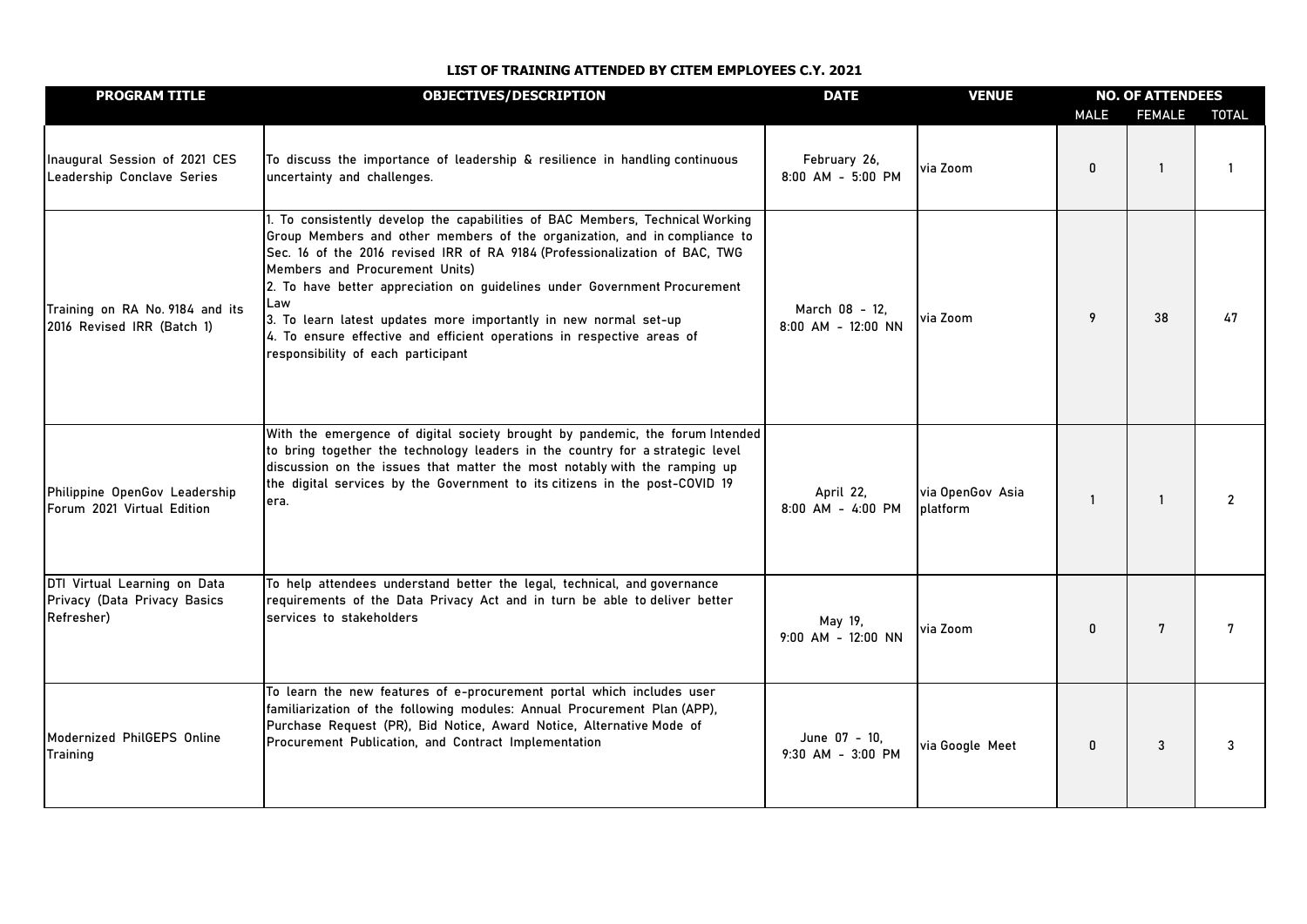| <b>PROGRAM TITLE</b>                                                              | <b>OBJECTIVES/DESCRIPTION</b>                                                                                                                                                                                                                                                                                                                                            | <b>DATE</b>                                     | <b>VENUE</b> | <b>NO. OF ATTENDEES</b> |                 |              |
|-----------------------------------------------------------------------------------|--------------------------------------------------------------------------------------------------------------------------------------------------------------------------------------------------------------------------------------------------------------------------------------------------------------------------------------------------------------------------|-------------------------------------------------|--------------|-------------------------|-----------------|--------------|
|                                                                                   |                                                                                                                                                                                                                                                                                                                                                                          |                                                 |              | <b>MALE</b>             | <b>FEMALE</b>   | <b>TOTAL</b> |
| Online Leave Administration<br>Course for Effectiveness (LACE)                    | To develop/enhance skills of HR officers in leave administration which is<br>critical in Timekeeping and Payroll system of the agency                                                                                                                                                                                                                                    | June 16 - 17.<br>8:00 AM - 5:00 PM              | via Zoom     | $\mathbf{1}$            | $\pmb{0}$       | -1           |
| Improving the Organization and<br>Control of Files for Effective<br>Recordkeeping | To impart to participants a comprehensive knowledge of the importance of<br>classifying and organizing files for easy access and quick retrieval and to<br>monitor efficiently all movement of records within and outside the office or<br>department                                                                                                                    | June 16 - 18.<br>8:00 AM - 4:00 PM              | via Zoom     | $\overline{2}$          | 8               | 10           |
| 42nd GACPA National Annual<br><b>Convention and Webinar</b>                       | To learn latest updates on COA Settlement of Accounts, GAD, Pag-IBIG, CSC,<br>and Updates from Board of Accountancy<br>To learn important principles in Cyber Security<br>To understand better how Mental Health Wellness affect lives, identify factors<br>contributing to poor mental health, and learn techniques on how to control and<br>overcome negative thoughts | June 24 - 25,<br>8:00 AM - 5:00 PM              | via Zoom     | $\overline{2}$          | 10 <sup>°</sup> | 12           |
|                                                                                   | UFI Exhibition Management School To learn the current best practices in exhibition industry that could bring<br>advantage to CITEM notably with the current situation                                                                                                                                                                                                    | June 28 - July 23,<br>6:00 PM - 8:00 PM         | via Zoom     | $\mathbf{1}$            | $\overline{2}$  | 3            |
| Data Storytelling and Visualization<br>Workshop by Thinking Machines              | To emphasize the importance and provide effective techniques in storytelling<br>and visualisation to effectively communicate data with audience                                                                                                                                                                                                                          | <b>July 21,</b><br>1:00 PM - 5:00 PM            | via Zoom     | 3                       | $\overline{2}$  | 5            |
| Rewards and Recognition for<br><b>PRIME HRM Level 2</b>                           | To contribute in effectively developing and administering R&R Policy and<br>System that is in accordance with the requirements of PRIME-HRM Maturity<br>Level 2 R&R System                                                                                                                                                                                               | August 3, 5, 11, 17, &<br>25, 1:30 PM - 4:30 PM | via Zoom     | 0                       | $\mathbf{1}$    | -1           |
| Webinar on Gender, Diversity and<br>Social Inclusion                              | To equip the participants with sensitivity that impacts diversity, usually the<br>exclusion of particular groups especially with respect to gender, and provide<br>tools for handling diversity and fostering a culture of inclusion in the<br>workplace                                                                                                                 | August 16, 18, 23 &<br>26.<br>2:00 PM - 4:00 PM | via Zoom     | $\overline{2}$          | $\overline{2}$  |              |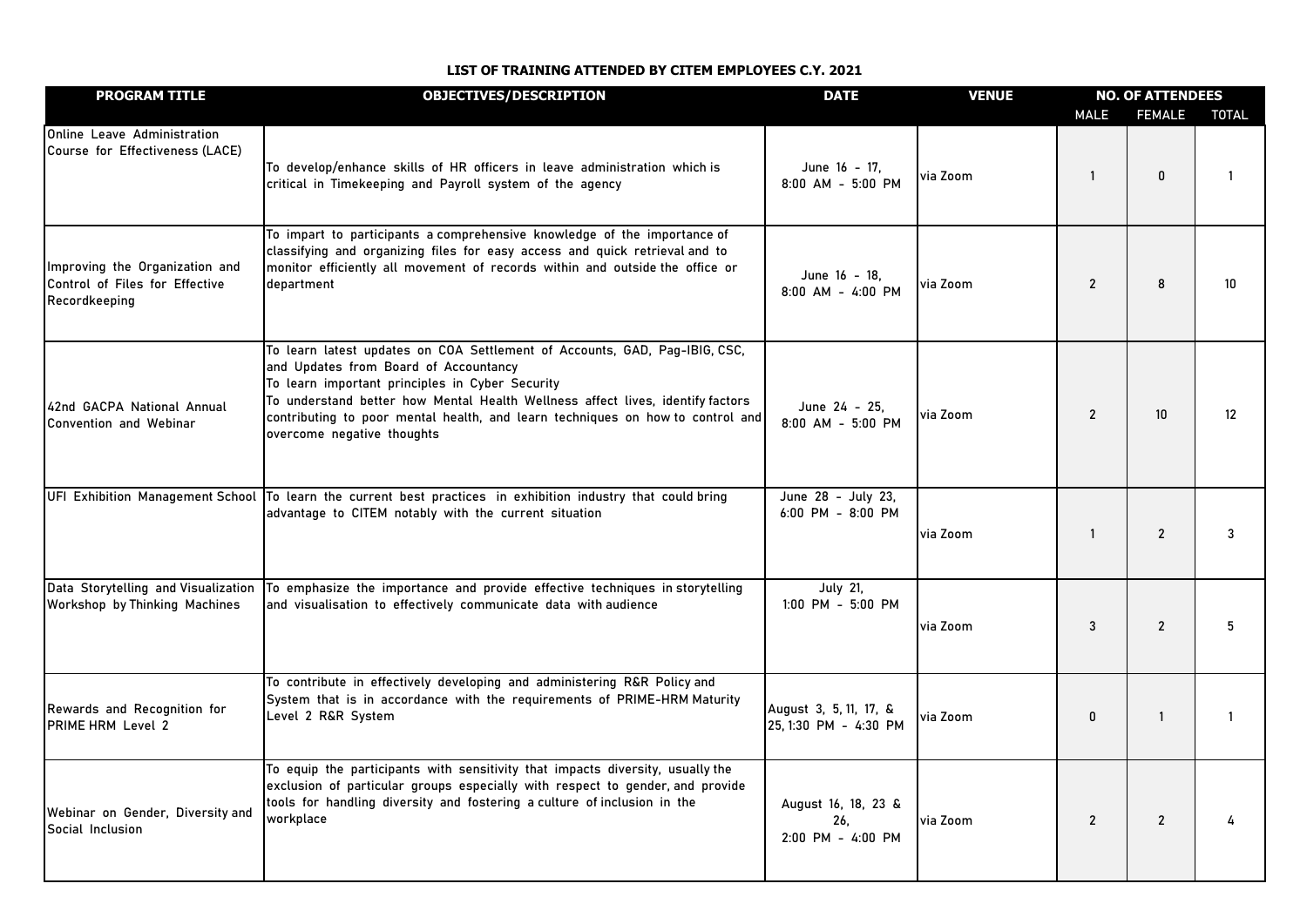| <b>PROGRAM TITLE</b>                                                                         | <b>OBJECTIVES/DESCRIPTION</b>                                                                                                                                                                                                                                                                                                                                                                                                                                                                                                                                                           | <b>DATE</b>                                                                                                       | <b>VENUE</b> | <b>NO. OF ATTENDEES</b> |               |                |
|----------------------------------------------------------------------------------------------|-----------------------------------------------------------------------------------------------------------------------------------------------------------------------------------------------------------------------------------------------------------------------------------------------------------------------------------------------------------------------------------------------------------------------------------------------------------------------------------------------------------------------------------------------------------------------------------------|-------------------------------------------------------------------------------------------------------------------|--------------|-------------------------|---------------|----------------|
|                                                                                              |                                                                                                                                                                                                                                                                                                                                                                                                                                                                                                                                                                                         |                                                                                                                   |              | <b>MALE</b>             | <b>FEMALE</b> | <b>TOTAL</b>   |
| Training on RA No. 9184 and its<br>2016 Revised IRR (Batch 2)                                | 1. To consistently develop the capabilities of BAC Members, Technical Working<br>Group Members and other members of the organization, and in compliance to<br>Sec. 16 of the 2016 revised IRR of RA 9184 (Professionalization of BAC, TWG<br>Members and Procurement Units)<br>2. To have better appreciation on guidelines under Government Procurement<br>Law<br>3. To learn latest updates more importantly in new normal set-up<br>4. To ensure effective and efficient operations in respective areas of<br>responsibility of each participant                                     | August 23 - 27,<br>8:00 AM - 12:00 NN                                                                             | via Zoom     | 14                      | 30            | 44             |
| Recruitment, Selection, and<br>Placement for PRIME HRM Level 2                               | The course shall enable participant to walk through the Recruitment, Selection<br>and Placement (RSP) cycle vis-a-vis the PRIME-HRM Level 2 requirements and<br>shall be guided in the development of a customized RSP system that is more<br>responsive to agency's specific needs                                                                                                                                                                                                                                                                                                     | September 01, 03, 21,<br>24, 28, October 01<br>and 04.<br>1:30 PM - 4:30 PM                                       | via Zoom     | 0                       | 1             |                |
| Online Lecture on Revised<br>Administrative Disciplinary Rules<br>on Sexual Harassment Cases | I. Learn the general information about Safe Spaces Act particularly in the<br>workplace<br>2. Increase awareness in recognizing sexual harassment / sexually harassing<br>behaviors<br>3. Educate the organization in processes for filing and handling complaints<br>Specific objectives for CITEM Management & Members of Committee on<br>Decorum and Investigation (CODI)<br>4. Learn the prescribed process of receiving and handling complaints<br>5. Be familiar with the appropriate procedure in investigating sexual<br>harassment complaints, including submitting of reports | Batch 1 - September 06<br>Batch 2 -<br>Septembe 10<br>8:30 AM - 4:00 PM                                           | via Zoom     | 15                      | 44            | 59             |
| Knowledge Sharing Session on<br>Organizing Waste-Free Events                                 | To introduce sustainable practices for event planning, production, and execution<br>to CITEM employees                                                                                                                                                                                                                                                                                                                                                                                                                                                                                  | September 11,<br>9:00 AM - 11:00 AM                                                                               | via Hopin    | 24                      | 62            | 86             |
| 2021 Public Sector HR Symposium                                                              | To introduce to participants innovative approaches in leading changeand<br>shaping people strategies to develop resilient and future- ready public<br>servants to ensure continued delivery of efficient andeffective public service                                                                                                                                                                                                                                                                                                                                                    | September 15.<br>1:00 PM - 5:00 PM<br>September 16.<br>8:30 AM - 5:00 PM<br>September 17,<br>$9:00$ AM - 12:00 NN | via Zoom     | $\mathbf{1}$            | $\mathbf{1}$  | $\overline{2}$ |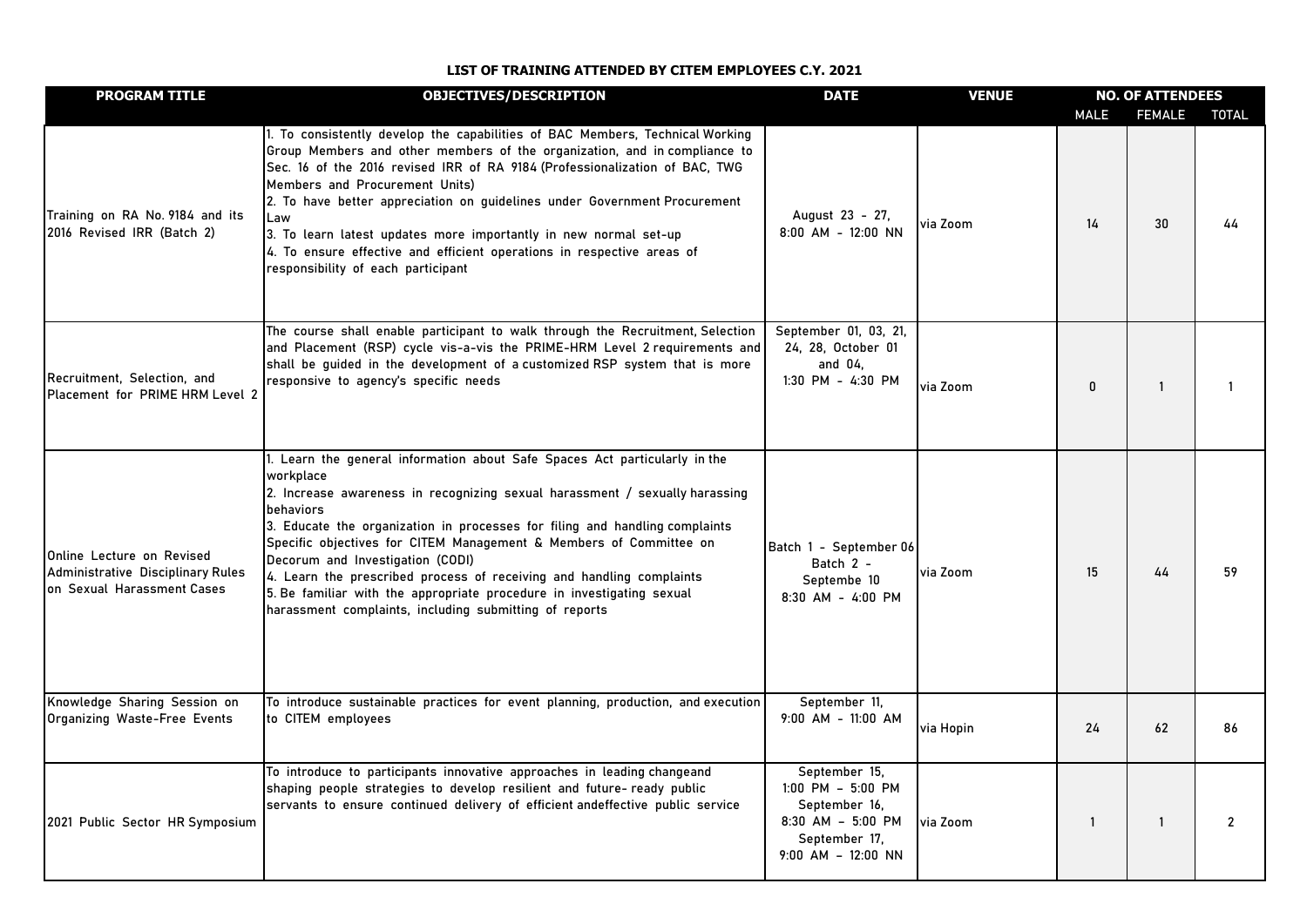| <b>PROGRAM TITLE</b>                                                              | <b>OBJECTIVES/DESCRIPTION</b>                                                                                                                                                                                                                                                                                                                                                                                                                                      | <b>DATE</b>                                                                       | <b>VENUE</b> | <b>NO. OF ATTENDEES</b> |                |                |
|-----------------------------------------------------------------------------------|--------------------------------------------------------------------------------------------------------------------------------------------------------------------------------------------------------------------------------------------------------------------------------------------------------------------------------------------------------------------------------------------------------------------------------------------------------------------|-----------------------------------------------------------------------------------|--------------|-------------------------|----------------|----------------|
|                                                                                   |                                                                                                                                                                                                                                                                                                                                                                                                                                                                    |                                                                                   |              | <b>MALE</b>             | <b>FEMALE</b>  | <b>TOTAL</b>   |
| Culminating Session of 2021 CES<br>Leadership Conclave Series                     | To discuss the importance of leadership & resilience in handling continuous<br>uncertainty and challenges.                                                                                                                                                                                                                                                                                                                                                         | September 24,<br>8:00 AM - 5:00 PM                                                | via Zoom     | 0                       |                |                |
| Mandatory Payroll and Benefits<br>Administration                                  | Learn the technical computations and procedural steps in preparing payroll and<br>processing benefits                                                                                                                                                                                                                                                                                                                                                              | September 29 - 30,<br>8:30 AM - 12:30 PM                                          | via Zoom     | 0                       | $\mathbf{1}$   |                |
| Organization Development                                                          | 1. Learn and appreciate the importance of OD in improving the overall<br>performance of the company<br>2. Learn the roles and competencies of an effective OD practitioner<br>3. Understand the processes involved in various stages of the OD cycle<br>4. Determine the appropriate interventions in dealing with vital organizational<br>issues and strategies<br>5. Learn how to carry out planned change activities in meeting<br>organization's desired goals | October 12 - 13,<br>1:30 PM - 5:30 PM                                             | via Zoom     | 0                       | 1              |                |
| Maximizing Microsoft Excel for<br>Basic & Intermediate Users                      | To advance participants' skillset in MS Excel by learning to work with<br>advanced formulas, lists, illustrations, charts, and advanced formatting including<br>styles                                                                                                                                                                                                                                                                                             | October 14 - 15,<br>$1:30$ PM - 5:30 PM                                           | via Zoom     | 0                       | 17             | 17             |
| Studio Lighting 101                                                               | To know the essentials in studio lighting, whether photographing people or<br>objects                                                                                                                                                                                                                                                                                                                                                                              | October 18 - 19,<br>6:00 PM - 9:00 PM                                             | via Zoom     | 1                       | 1              | $\overline{2}$ |
| Batch 4 - Philippine Quality Award<br>(PQA) Assessors Preparatory<br>Course (APC) | This course aims to enhance the knowledge and skills of participants in<br>helping local organizations improve their processes and increase their<br>efficiency by equipping managers, quality and process experts to conduct over-<br>all organizational self-assessment based on an internationally accepted<br>business excellence framework.                                                                                                                   | Oct. 18, 20, 22, 25 -<br>$1:00$ PM $-$ 5:00 PM<br>$Oct.27 - 8:30 AM -$<br>4:00 PM | via Zoom     | 0                       | $\overline{2}$ |                |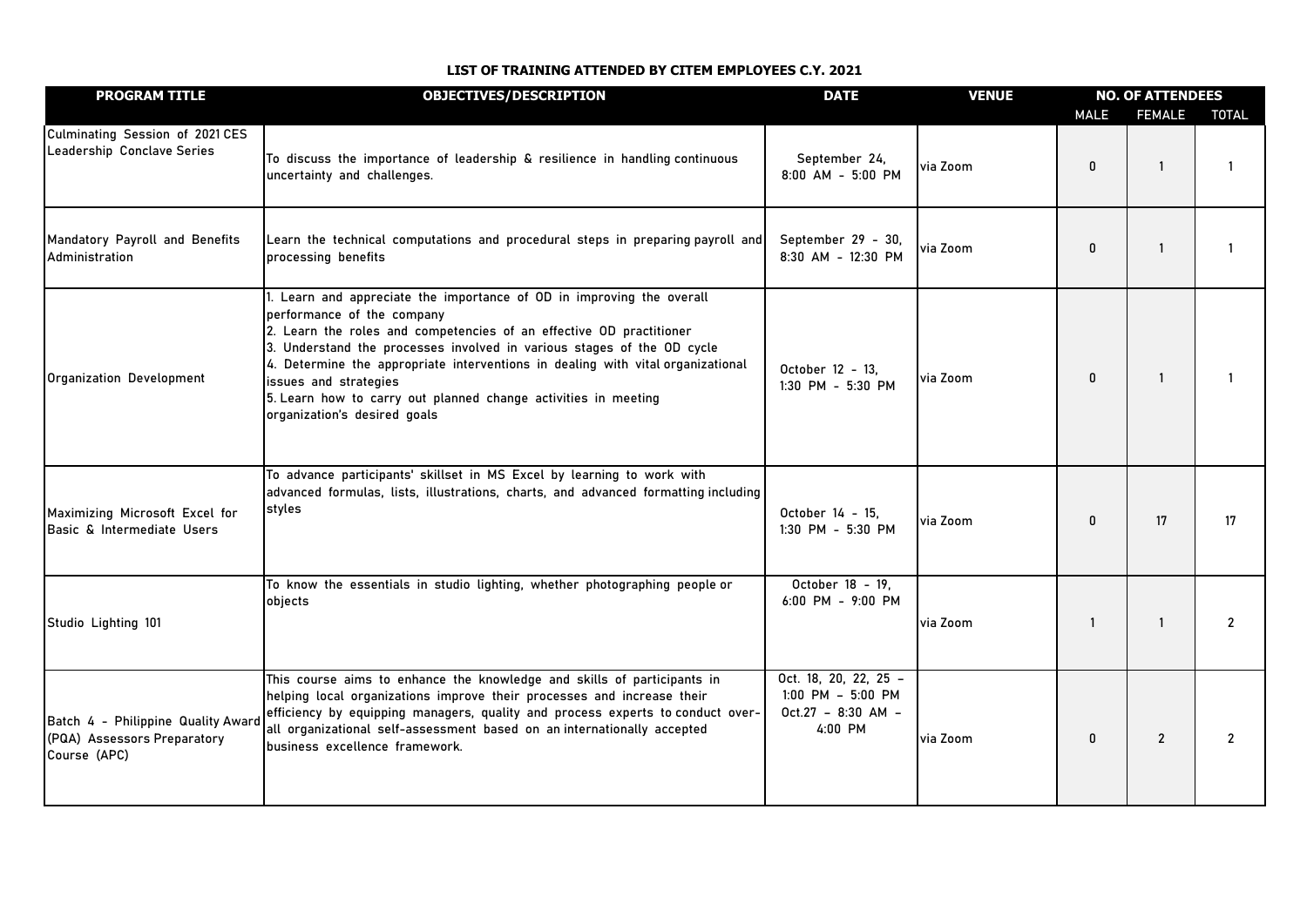| <b>PROGRAM TITLE</b>                                      | <b>OBJECTIVES/DESCRIPTION</b>                                                                                                                                                                                                                                                                                                                                                                   | <b>DATE</b>                            | <b>VENUE</b>          | <b>NO. OF ATTENDEES</b> |                  |                |
|-----------------------------------------------------------|-------------------------------------------------------------------------------------------------------------------------------------------------------------------------------------------------------------------------------------------------------------------------------------------------------------------------------------------------------------------------------------------------|----------------------------------------|-----------------------|-------------------------|------------------|----------------|
|                                                           |                                                                                                                                                                                                                                                                                                                                                                                                 |                                        |                       | <b>MALE</b>             | <b>FEMALE</b>    | <b>TOTAL</b>   |
| Bookkeeping and Basic Accounting<br>for Non-Accountants   | 1. To gain an understanding of the basic accounting concepts, procedures and<br>processes in a simple and practical way.<br>2. To be able to learn actual applications of said concepts, procedures and<br>processes through a series of workshops.<br>3. To be able to appreciate and know the importance of the financial<br>accounting reports and information for a better decision making. | October 21 - 22.<br>9:00 AM - 4:00 PM  | via Zoom              | 0                       | $\mathbf{1}$     |                |
| Effective Taxation and BIR<br>Compliance                  | 1. Learn the Tax Code of the Philippines and its proper application<br>2. Learn how to compute for various taxes on Individuals & corporations, as<br>well as tax deductions that can be applied<br>3. How the BIR conducts audits<br>4. What to do with TVNs, LOAs and other BIR audit notices<br>5. Legal Remedies and Measures                                                               | October 26 - 27.<br>1:30 PM - 5:30 PM  | via Zoom              | $\Omega$                | 3                | 3              |
| Ad World Conference 2021                                  | 1. To learn Google & Youtube ads launch strategy and how to scale FB ads in<br>2022<br>2. Learn Hidden SEO Tactics for 2022<br>3. Learn High-Converting Copywriting Templates<br>4. To benchmark how to produce non-linear digital events                                                                                                                                                       | October 27 - 29                        | via Ad World platform | $\overline{1}$          |                  | $\overline{2}$ |
| FLEX Online: Adaptive Leadership<br>in the Changing World | To guide participants to look into the state of their current reality by<br>examining the quality of their communication with others and with themselves<br>through a series of experiential activities on communication, personality traits,<br>conflict resolution, relationship building, effects of belief systems, & proper<br>goal setting.                                               | November 03 - 05,<br>7:00 PM - 9:30 PM | via Zoom              | $\mathbf{1}$            | 10 <sup>10</sup> | 11             |
| Business Writing and Online<br>Etiquette                  | 1. Get a quick grammar assessment and review<br>2. Explore various type of business letters<br>3. Learn standard policies for digital correspondences<br>4. Practice writing and communicating better in the workplace<br>5. Imbibe the proper etiquette for communication through mobile devices and<br>digital platforms                                                                      | November 04.<br>8:30 AM - 12:30 PM     | via Zoom              | 5                       | 10               | 15             |